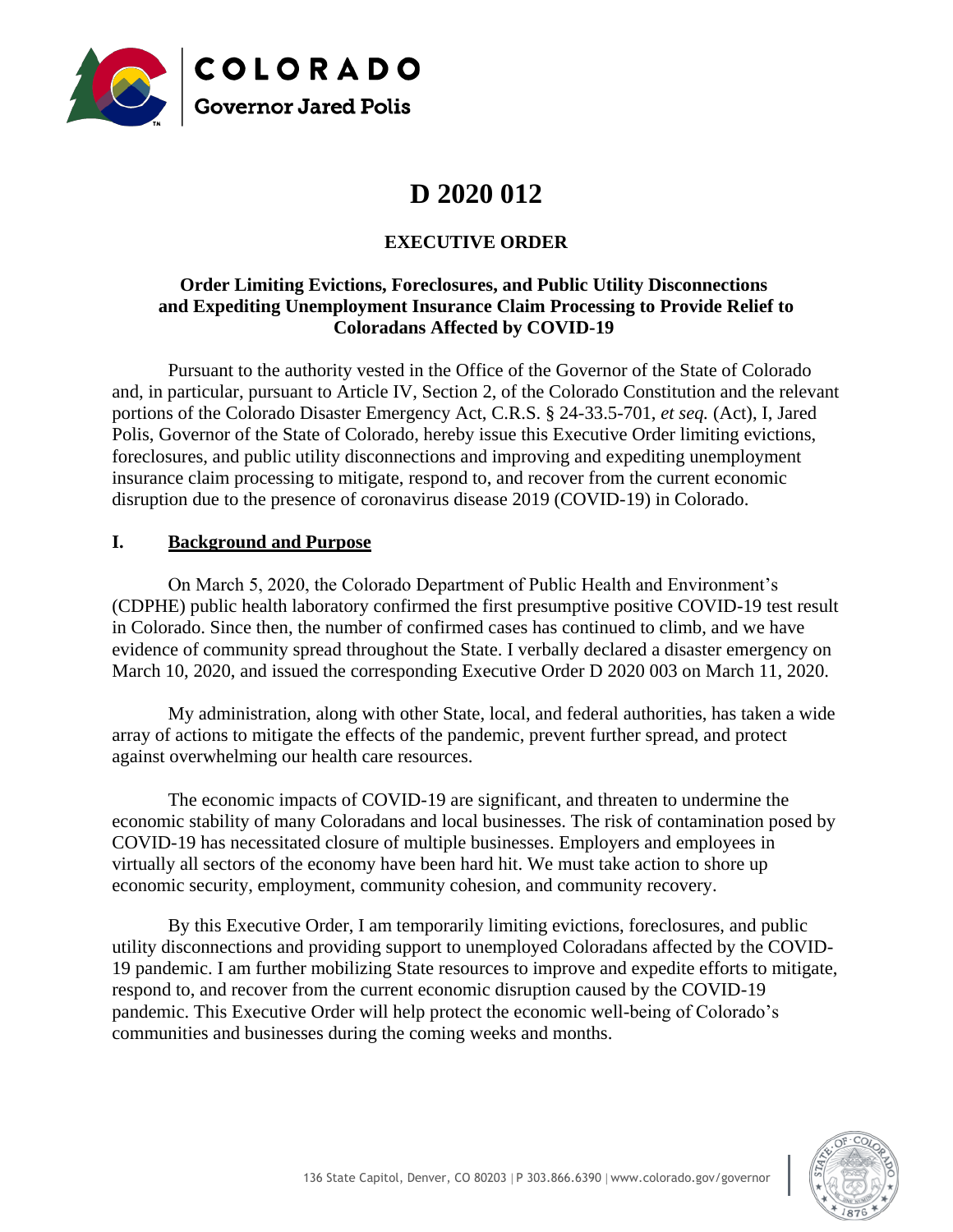#### **II. Foreclosure and Eviction Directives**

- A. I direct the Executive Directors of the Department of Local Affairs (DOLA), Department of Labor and Employment (CDLE), and Department of Regulatory Agencies (DORA) to work with property owners and landlords to identify any lawful measure to avoid removing or executing eviction procedures against tenants or mobile home owners without cause or as a result of late or nonpayment of rent or minor tenancy violations until April 30, 2020. The Executive Directors also shall work with property owners and landlords to exempt tenants and mobile home owners from fees or penalties for the late payment or nonpayment of rent until April 30, 2020.
- B. To preserve and prioritize the resources of State and local agencies and make law enforcement officers available to perform critical functions in response to the COVID-19 pandemic, I direct the Executive Director of the Department of Public Safety (DPS) to work with all Sheriffs, Mayors, and other local leaders to take similar formal actions with their law enforcement agencies to suspend residential eviction activity in the State until April 30, 2020 unless such actions are necessary to protect public health and safety.
- C. I order that three million dollars (\$3,000,000) from the Disaster Emergency Fund be encumbered and made available to DOLA to provide short-term rental and mortgage assistance to low-income households facing financial hardship due to economic disruption associated with COVID-19, and prioritizing assistance to those who had continuous prior work history and lost employment related to CDPHE's current or future COVID-19 Public Health Orders. These funds shall remain available for six (6) months from the date of this Executive Order and any unexpended funds shall remain in the Disaster Emergency Fund. Funds reimbursed by the Federal Government will be returned to the Disaster Emergency Fund. I further direct DOLA to work with Statewide partners, including non-profit and local government partners, to implement the distribution of temporary rental and mortgage assistance. In carrying out this directive, DOLA shall ensure that individuals do not receive a duplication of benefits.
- D. I direct DOLA to work with owners of multifamily housing and mobile home parks who provide rental properties or lots to low-income households to assess the need of residents who are faced with financial hardships due to the COVID-19 pandemic, and direct DOLA to assess possible methods to fund loss of rent, including but not limited to federal, private, and philanthropic funding sources

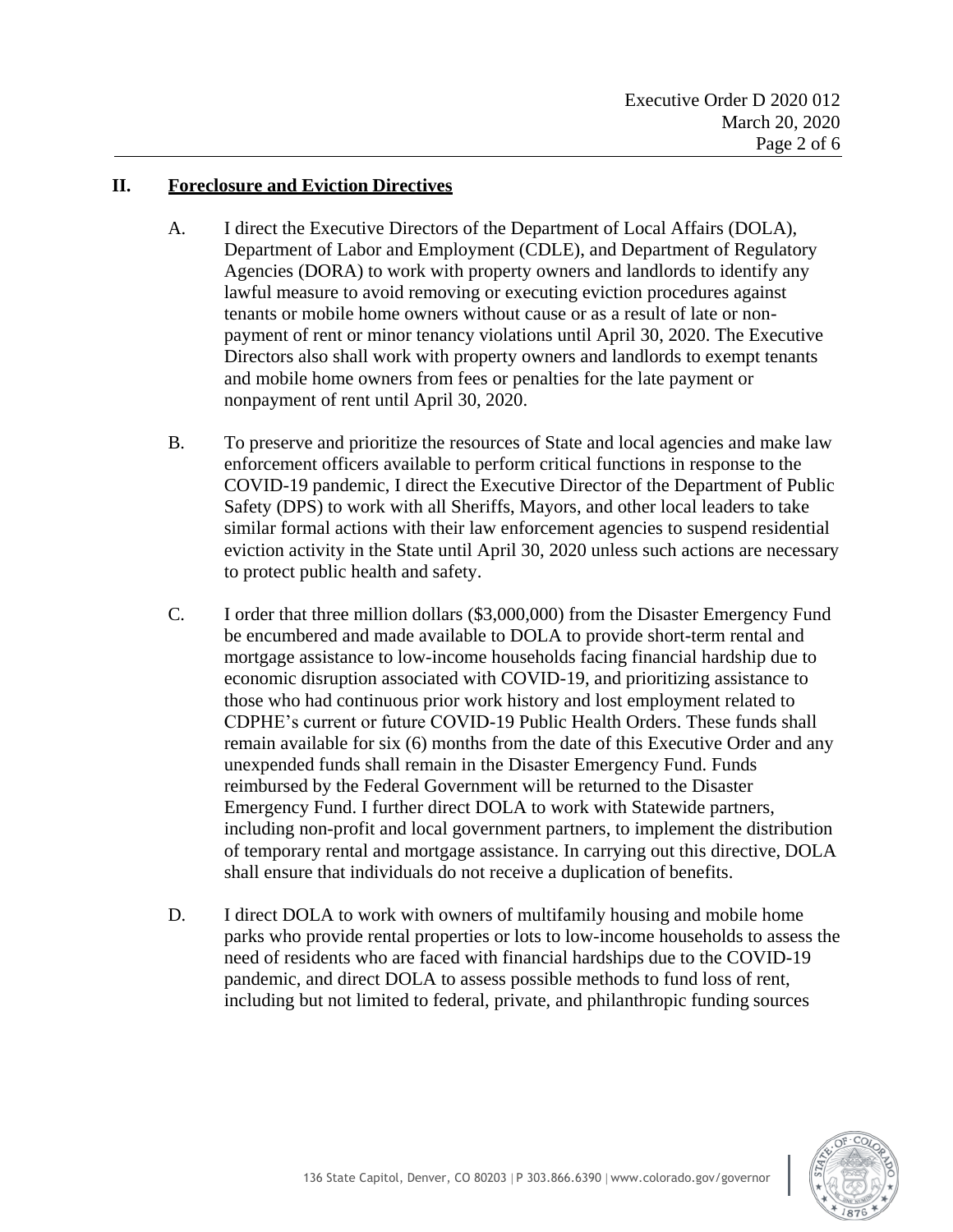that are or may become available to Coloradans to help maintain housing and shelter needs. In carrying out this directive, DOLA shall ensure that individuals do not receive a duplication of benefits.

- E. I direct DOLA and CDLE to share data and develop guidelines and processes for distributing temporary rental and mortgage assistance.
- F. I direct DORA, through the Divisions of Banking and Financial Services, to work with State-chartered financial institutions to identify practices and policies to combat the threat of residential and commercial foreclosures and displacement to individuals and small businesses. I also direct DORA to take steps to encourage banks, credit unions, and other financial institutions that are holding residential or commercial mortgages to halt foreclosures and related evictions when foreclosure and foreclosure-related evictions arise from a substantial decrease in household and business income due to the impacts of the COVID-19 pandemic. Further, I direct DORA to encourage these financial institutions to provide a ninety (90) day deferment of payment for all consumer loans, including residential and commercial mortgages, refinances, auto loans, and student loans, and small business loans for customers and businesses that have been economically impacted by COVID-19.
- G. I direct that all County Clerks and Recorders shall provide continued access, to the best extent possible, to financial institutions seeking to secure real interests in real property by recording deeds and other related documents to ensure that the process of a residential or commercial refinance can be completed.
- H. I authorize the Public Trustees of the State of Colorado to take action to suspend for thirty (30) days the operation of the following provisions of Article 38 of Title 38 of the Colorado Revised Statutes concerning the foreclosure process: § 38-38- 102 (concerning the deadline for recordation of a Notice of Election and Demand for sale); § 38-38-103 (concerning the deadline for mailing a Combined Notice); § 38- 38-104 (concerning the deadline for a party to file a Notice of Intent to Cure and the time within which a Trustee must mail the notice to the note holder or its attorney, and the deadline for tendering funds to cure); § 38-38-302 (concerning the deadline to tender redemption funds); and § 38-38-501 (concerning the deadline to execute and record a confirmation deed). Any action by a Public Trustee concerning these extensions shall be made available on the Trustee's website, electronic mail (if possible) and automated messages
- I. I authorize the County Treasurers of the State of Colorado to take action to suspend or waive delinquent interest that may accrue pursuant to the provisions of § 39-10-104.5 as a result of delinquent tax payments. Any action by a Treasurer

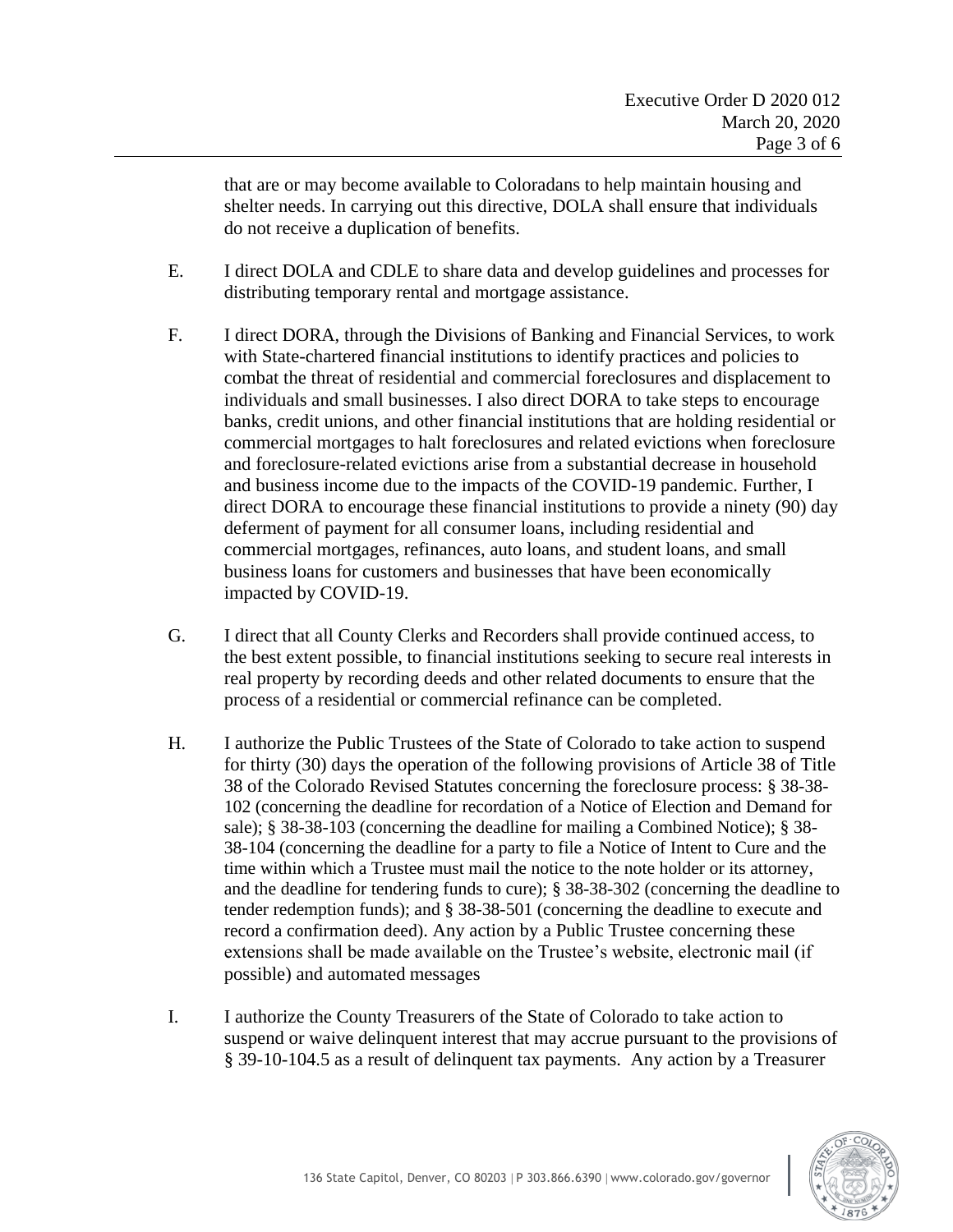concerning such action shall be made available on the Treasurer's website, electronic mail (if possible) and automated messages.

- J. For purposes of this Executive Order, "low-income households" means households below 50% of area median income.
- K. Nothing in this Executive Order relieves a tenant of the obligation to pay rent, nor restrict a landlord's ability to recover rent due, or otherwise comply with the public health and safety requirements or other legal requirements.

#### **III. Utility Directives**

- A. I direct the Public Utilities Commission (PUC), within DORA, to work with all public utilities in the State to suspend service disconnections for delayed or missed payments from residential and small business consumers related to the impacts of COVID-19.
- B. I further direct the PUC to work with all public utilities to waive reconnection fees and suspend accrual of late payment fees for all residential customers and small business consumers most significantly burdened by the impacts of COVID-19 as well as to make reasonable efforts to reinstate service for those customers currently disconnected for nonpayment or arrearage related to the impacts of COVID-19.
- C. I further direct the PUC to work with all public utilities to develop and provide payment assistance programs to aid customers, particularly customers qualified for the Low Income Energy Assistance Program, in the payment of their utility bills, related to the impacts of COVID-19.
- D. I further direct the PUC to work with public utilities to provide guidance on prioritizing payment assistance. Further, the PUC shall collect and monitor relevant data from public utilities on the implementation of Statewide measures undertaken in response to this Executive Order and on a weekly basis report these efforts to the Office of the Governor and post them on PUC's website.
- E. I direct the Colorado Energy Office to work with providers, trade associations, and consumers of propane heating across the State to evaluate impacts related to COVID-19, and to report relevant recommendations to the Office of the Governor to mitigate the impacts related to COVID-19.
- F. For purposes of this Executive Order, "small business consumers" means a public utility customer whose utility service is classified as a small business user or a

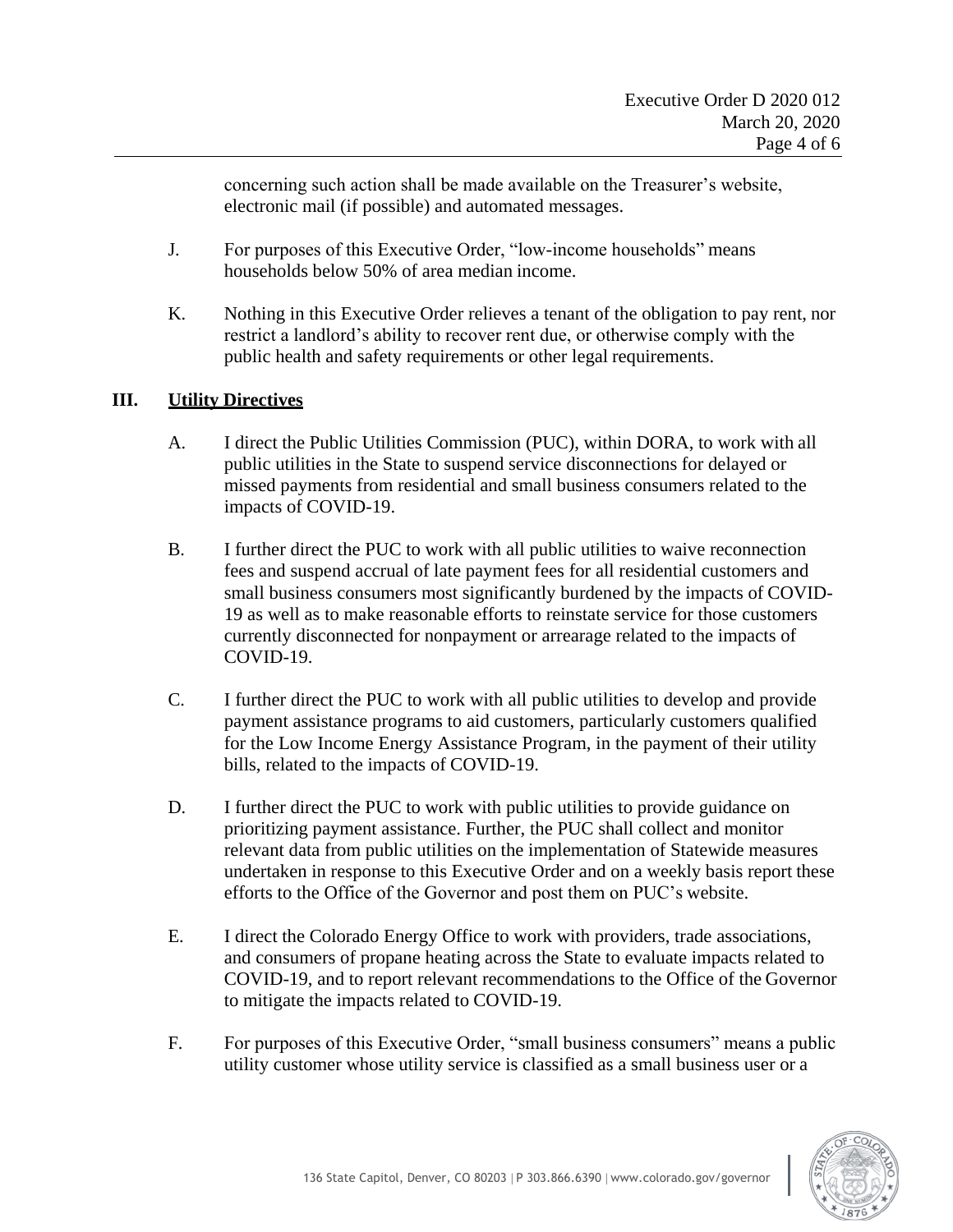small commercial user pursuant to a utility tariff established by the PUC or a public utility customer who is seeking such tariff status.

G. For purposes of this Executive Order, "public utility" or "public utilities" means an investor-owned, municipal, or cooperative entity providing electric, gas, or water service within the State of Colorado.

#### **IV. Unemployment Insurance Directives**

- A. I order that one million dollars (\$1,000,000) from the Disaster Emergency Fund be encumbered and made available to CDLE to improve and expedite services available to individuals applying for unemployment insurance (UI) benefits to promote the economic stability of the State. These funds shall remain available for this purpose until six (6) months from the date of this Executive Order and any unexpended funds shall remain in the Disaster Emergency Fund. Funds reimbursed by the federal government will be returned to the Disaster Emergency Fund.
- B. CDLE shall expedite UI benefits claim processing and distribution of payments to ensure displaced workers as a result of the impacts of COVID-19 will begin receiving such payments within ten (10) days of the receipt of filing their completed applications to the extent practicable.
- C. To accomplish directives IV.A. and IV.B., I suspend the requirement under:
	- i. C.R.S.  $\S 8-73-107(1)(d)$  that UI benefit recipients serve an unpaid waiting week prior to receiving benefits, and C.R.S.  $\S$  8-73-107(1)(g)(I) that UI benefit recipients actively seek work.
	- ii. C.R.S.  $\S 8-73-108(e)$  that UI benefits are charged to employer experience rating accounts, and I direct CDLE, through the Division of Unemployment Insurance, to charge benefits for claims resulting from the impact of COVID-19 to the fund rather than to employer experience rating accounts.
	- iii. C.R.S. § 8-74-102(1) that CDLE staff notify other interested parties upon receipt of a UI benefit claim and that such parties be afforded twelve (12) calendar days to respond to said claim before CDLE issues a decision to award benefits, and I direct CDLE, through the Division of Unemployment Insurance, to prioritize the UI benefit payments resulting from the impacts of COVID-19 before providing notification of interested parties and additional fact finding as necessary to ensure prompt payment of benefits.